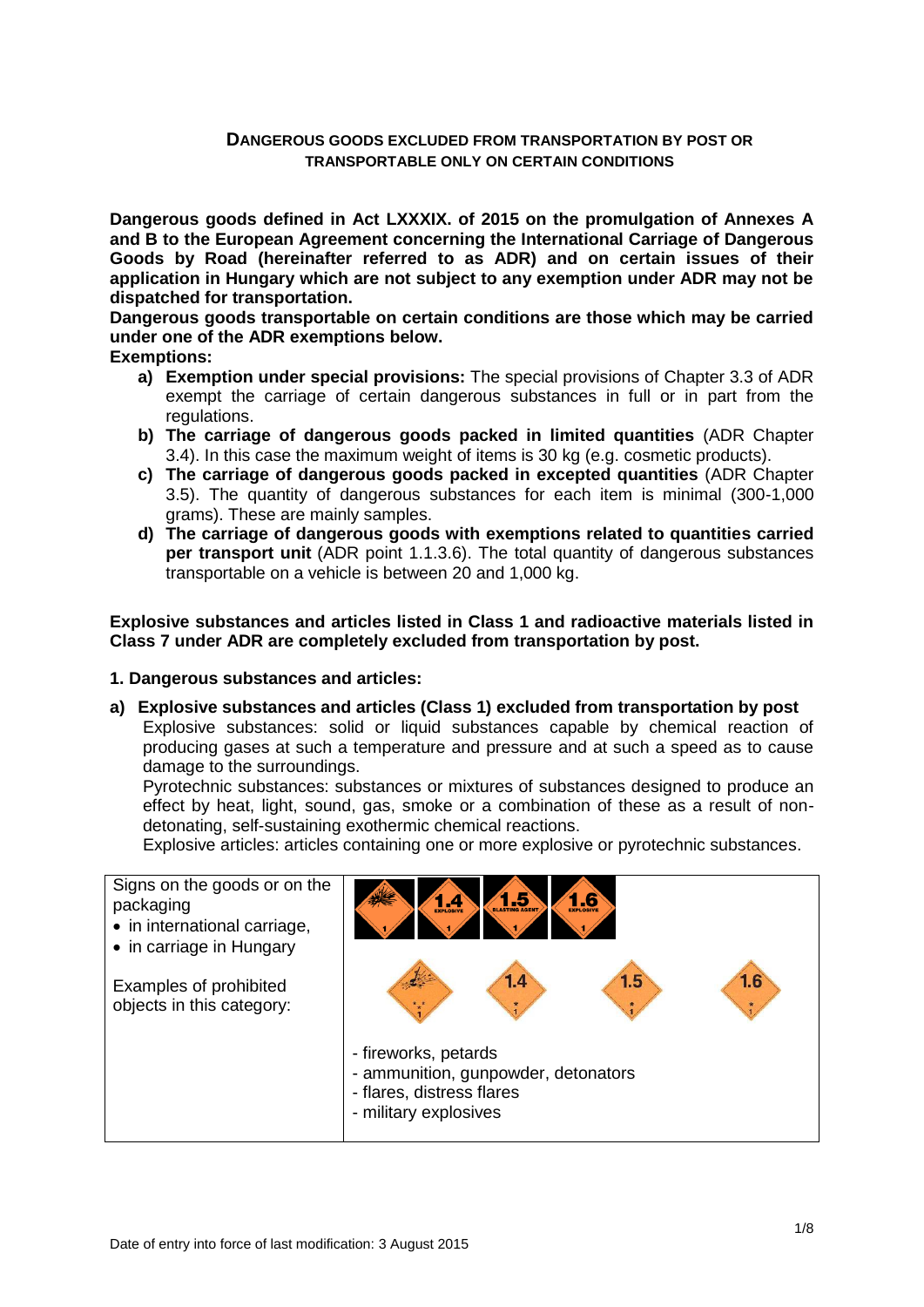### **b) Gases (Class 2)**

Substances which at 50°C have a vapour pressure greater than 300 kPa (3 bar), or are completely gaseous at 20°C and at the standard pressure of 101.3 kPa.

| Signs on the goods or on the<br>packaging<br>• in international carriage,<br>• in carriage in Hungary | $\left\langle \text{NON-FLAMMABLE} \right\rangle$<br><b>FLAMMABLE GAS</b>                               |
|-------------------------------------------------------------------------------------------------------|---------------------------------------------------------------------------------------------------------|
|                                                                                                       | Ø                                                                                                       |
| Examples of objects in this                                                                           | - lighter canisters (butane based)                                                                      |
| category:                                                                                             | - aqualungs                                                                                             |
|                                                                                                       | - camping gas cartridges and cylinders<br>- sprays (deodorant, hair spray, insecticide, decorative snow |
|                                                                                                       | spray)                                                                                                  |
|                                                                                                       |                                                                                                         |
|                                                                                                       |                                                                                                         |
|                                                                                                       | - fire extinguishers<br>- self-defence gases and sprays (pepper spray, tear gas)                        |

### **c) Flammable liquids (Class 3)**

Substances which are liquid and have a vapour pressure no greater than 300 kPa (3 bar) at 50°C, and are not completely gaseous at 20°C and at the standard pressure of 101.3 kPa, and have a flash point of at most 100°C.

| Signs on the goods or on the<br>packaging<br>• in international carriage,<br>• in carriage in Hungary | <b>FLAMMABLE LIQUID</b>                                    |
|-------------------------------------------------------------------------------------------------------|------------------------------------------------------------|
|                                                                                                       | 舂                                                          |
| Examples of objects in this                                                                           | - oil flammable liquids                                    |
| category:                                                                                             | - oil paints, wood preservers, paint thinners and solvents |
|                                                                                                       | - ink cartridges, even used or empty                       |
|                                                                                                       | - adhesives                                                |
|                                                                                                       | - manicure liquids                                         |
|                                                                                                       | - petrol, diesel                                           |

### **d) Flammable solids, self-reactive substances and solid desensitized explosives (Class 4.1)**

Flammable solids are readily combustible solids and solids which may cause fire through friction. Self-reactive substances are thermally unstable substances liable to undergo a strong exothermic decomposition even without participation of oxygen (air). Solid desensitized explosives are substances which are wetted with water or alcohol or are diluted with other substances to suppress their explosive properties.

Signs on the goods or on the packaging • in international carriage,

- in carriage in Hungary
-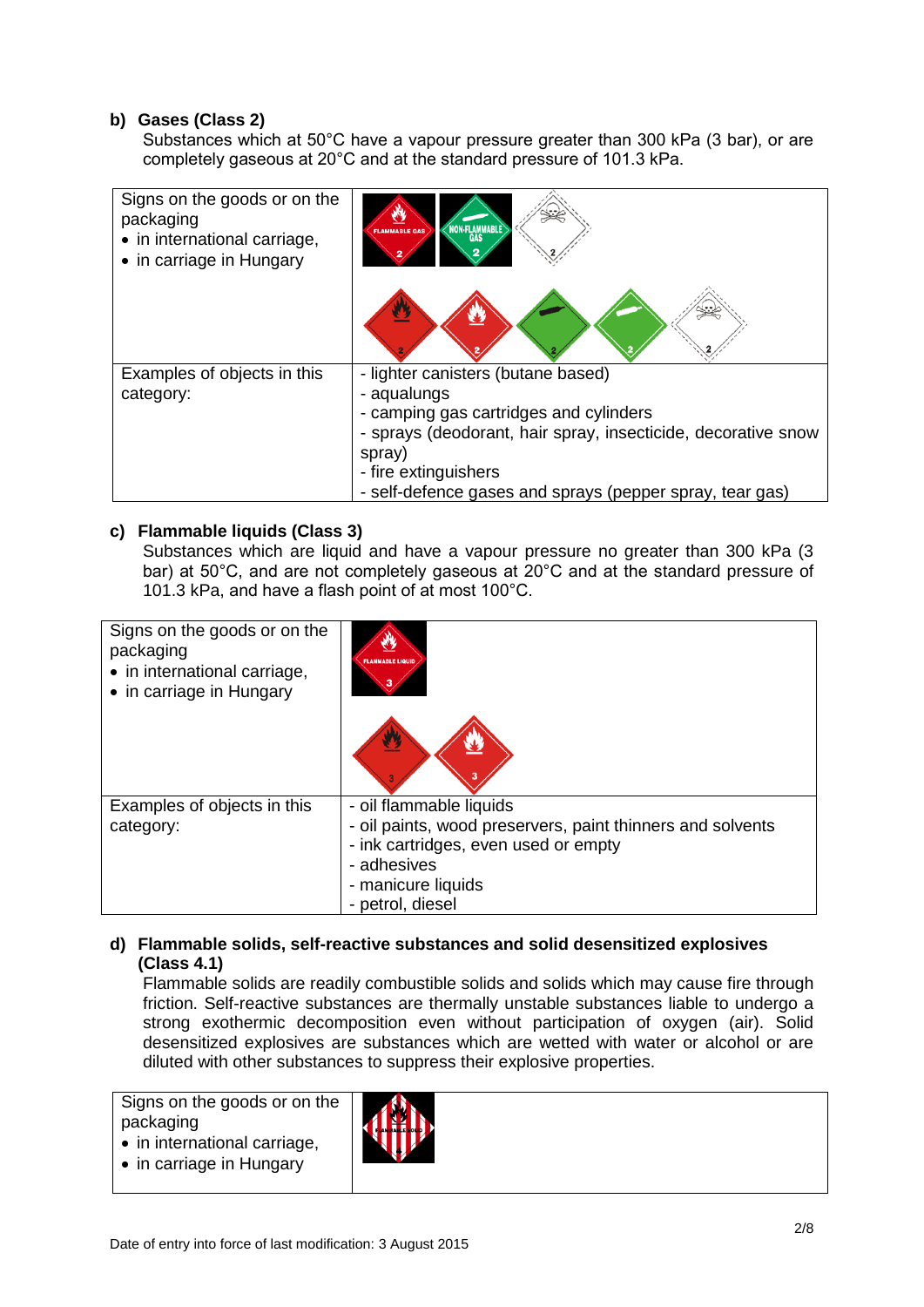| Examples of objects in this<br>category: | - matches<br>- charcoal<br>- sparklers<br>- naphthalene<br>- substances containing sulphur, nitrocellulose and red<br>phosphorus |
|------------------------------------------|----------------------------------------------------------------------------------------------------------------------------------|

### **e) Substances liable to spontaneous combustion (Class 4.2)**

Substances which even in small quantities ignite on contact with air, or on contact with air without energy supply are liable to self-heating.

| Signs on the goods or on the<br>packaging<br>• in international carriage,<br>• in carriage in Hungary | N<br><b>COMBUSTIBLE</b>                                    |  |  |
|-------------------------------------------------------------------------------------------------------|------------------------------------------------------------|--|--|
| Examples of objects in this                                                                           | powders: active carbon, white and<br>yellow<br>metal       |  |  |
|                                                                                                       |                                                            |  |  |
| category:                                                                                             | phosphorus, zinc alkyl, dry metal catalyst, powdered coal, |  |  |
|                                                                                                       | fish meal, waste oily wool, celluloid waste, sulphides.    |  |  |

#### **f) Substances which, in contact with water, emit flammable gases (Class 4.3)** Substances which in contact with water emit flammable gases liable to cause explosive mixtures with air.

| Signs on the goods or on the<br>packaging<br>• in international carriage,<br>• in carriage in Hungary | <b>DANGEROUS</b>                                                                             |
|-------------------------------------------------------------------------------------------------------|----------------------------------------------------------------------------------------------|
| Examples of objects in this<br>category:                                                              | barium, calcium, calcium carbide, lithium, sodium, zinc<br>-<br>powder<br>- sodium batteries |

# **g) Oxidising substances (Class 5.1)**

Substances which, while in themselves not necessarily combustible, may, generally by yielding oxygen, cause fire or contribute to the combustion of other material.

Signs on the goods or on the packaging • in international carriage,

• in carriage in Hungary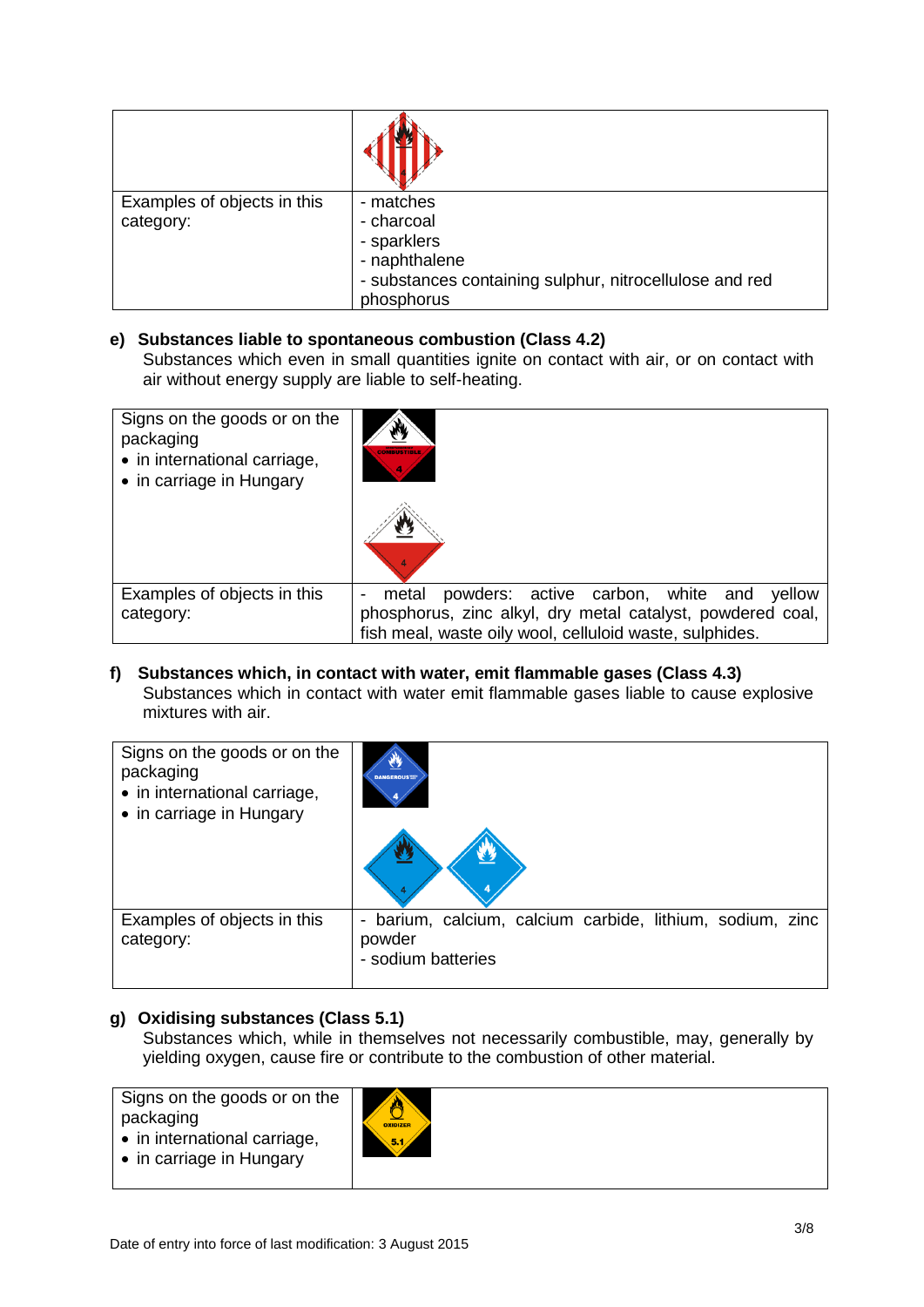|                             | 5.1                                                            |
|-----------------------------|----------------------------------------------------------------|
| Examples of objects in this | - ammonium nitrate based artificial fertilizers, lead nitrate, |
| category:                   | magnesium peroxide                                             |
|                             | - oxygen producing substances                                  |

### **h) Organic peroxides (Class 5.2)**

Organic substances which contain the bivalent -O-O structure and may be considered to be derivatives of hydrogen peroxide where either one or both of the hydrogen atoms have been replaced by organic radicals.

| Signs on the goods or on the | <b>ORGANIC PEROXIDE</b>               |
|------------------------------|---------------------------------------|
| packaging                    | 5.2                                   |
| • in international carriage  | 5.2                                   |
| • in carriage in Hungary     | 5.2                                   |
| Examples of objects in this  | - peroxides                           |
| category:                    | - bleaching agents (chloride of lime) |

### **i) Toxic substances (Class 6.1)**

Substances which it is known by experience or regarding which it is presumed from experiments on animals that in relatively small quantities they are able by a single action or by action of short duration to cause damage to human health or death by inhalation, by cutaneous absorption or by ingestion.

| Signs on the goods or on the<br>packaging<br>• in international carriage, | <b>TOXIC</b>                                                      |
|---------------------------------------------------------------------------|-------------------------------------------------------------------|
| • in carriage in Hungary                                                  |                                                                   |
| Examples of objects in this<br>category:                                  | - insecticides<br>- agricultural chemicals<br>- mercury compounds |

# **j) Infectious substances (Class 6.2)**

Substances which are known or are reasonably expected to contain pathogens. Pathogens are microorganisms (including bacteria, viruses, rickettsias, parasites, fungi or recombinant microorganisms, hybrids or mutants) which are known or are reasonably expected to cause an infectious disease in humans or animals. This also applies to objects polluted by such pathogens.

Signs on the goods or on the packaging • in international carriage,

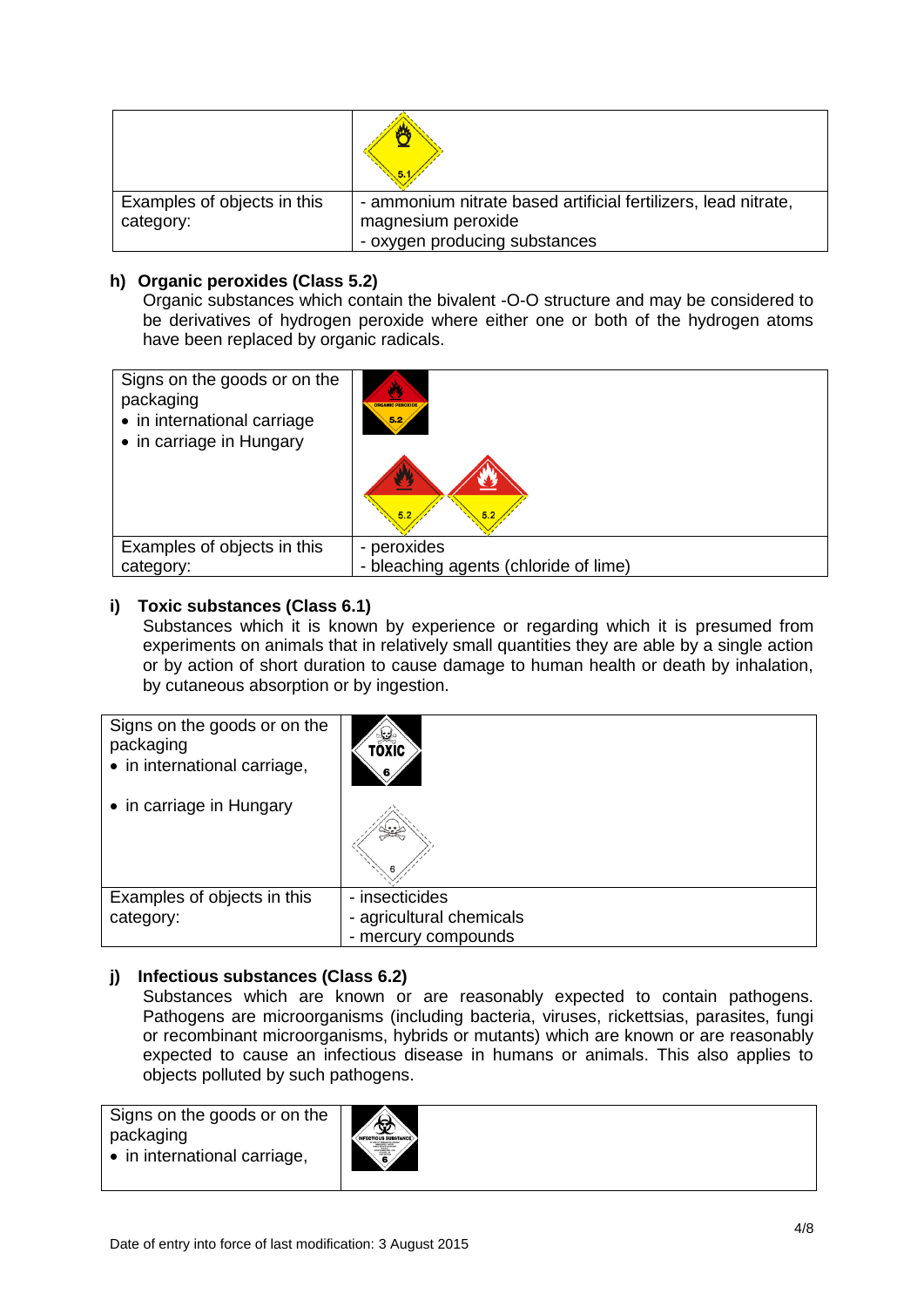| • in carriage in Hungary                 |                                                            |
|------------------------------------------|------------------------------------------------------------|
| Examples of objects in this<br>category: | - bacteria, viruses, rickettsias, parasites, fungi, prions |

#### **k) Radioactive materials (Class 7) excluded from transportation by post**

Radioactive material means any material which contains radionuclides and where both the activity concentration and the total activity of the consignment exceed the value specified in ADR.



# **l) Corrosive substances (Class 8)**

Substances which by chemical action attack epithelial tissue – of skin or mucous membranes – with which they are in contact or which in the event of leakage are capable of damaging or destroying other goods or means of transport, as well as causing other dangers. This category also covers other substances which form a corrosive liquid only in the presence of water or which produce corrosive vapour or mist in the presence of natural moisture in the air.

| Signs on the goods or on the<br>packaging<br>• in international carriage,<br>• in carriage in Hungary |                                                                                                                                                                       |
|-------------------------------------------------------------------------------------------------------|-----------------------------------------------------------------------------------------------------------------------------------------------------------------------|
| Examples of objects in this<br>category:                                                              | - hydrochloric acid, sulphuric acid,<br>- cleaning agents (bleach)<br>- mercury - galvanic batteries<br>- paint thinners and solvents<br>- alkaline or acid batteries |

#### **m) Miscellaneous dangerous substances and articles (Class 9)**

Substances and objects which during carriage represent a danger that is not covered by the heading of the other classes of ADR.

Substances which on inhalation as a fine powder may endanger health, substances and apparatus which, in the event of fire, may form dioxins, substances evolving flammable vapour, liquid and solid substances dangerous to the aquatic environment, genetically modified microorganisms and organisms, elevated temperature substances.

Signs on the goods or on the packaging are the same • in international carriage and

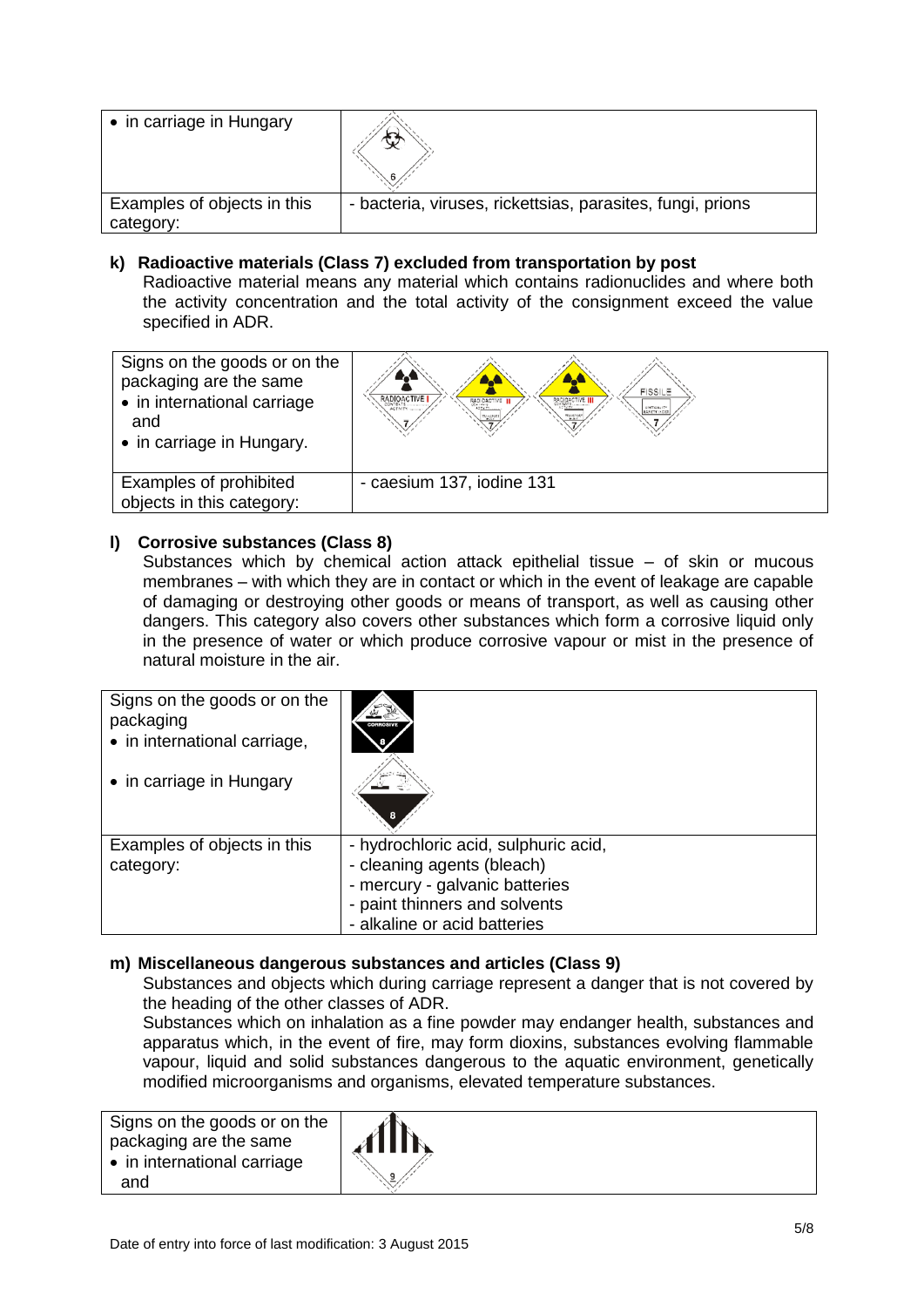| • in carriage in Hungary.                |                                                                                                                                                   |
|------------------------------------------|---------------------------------------------------------------------------------------------------------------------------------------------------|
| Examples of objects in this<br>category: | - lithium batteries or cells and devices containing them - for<br>exceptions see Appendix 1 of the General Terms and<br>Conditions.<br>- asbestos |

The various additional signs must be used on the items even if they are otherwise exempt from the application of certain provisions of ADR during transport.

The signs are as follows:

| <b>Environmentally</b><br>hazardous<br>substance | <b>Limited quantity</b> | <b>Excepted quantity</b> | Items to be carried<br>upright |
|--------------------------------------------------|-------------------------|--------------------------|--------------------------------|
|                                                  |                         |                          |                                |

# **2. Objects containing lithium batteries or cells**

Usually the lithium cells and batteries in the gadgets below comply with the parameters specified in Point II/5.5. of Appendix 1 of the General Terms and Conditions, which may be transported as mail items.

Lithium cells and batteries may not be sent in mail items forwarded by air by themselves or packed next to equipment. Lithium cells and batteries may only be posted as a mail item to be forwarded by air when fitted into standard equipment, which is switched off.

| Video cameras                              | <b>Walkie-talkies</b><br>(two-way radio<br>transceivers) | <b>GPS devices</b> | <b>Cameras</b>             |
|--------------------------------------------|----------------------------------------------------------|--------------------|----------------------------|
|                                            | £203                                                     | <b>GARNING IN</b>  |                            |
| <b>Electric razors</b>                     | <b>Hair clippers</b>                                     | <b>Scanners</b>    | MP3/MP4 players            |
|                                            |                                                          |                    |                            |
| <b>Bluetooth</b><br>microphone<br>headsets | <b>Smart</b><br>phones/mobile<br>phones                  | <b>Laptops</b>     | <b>Remote control toys</b> |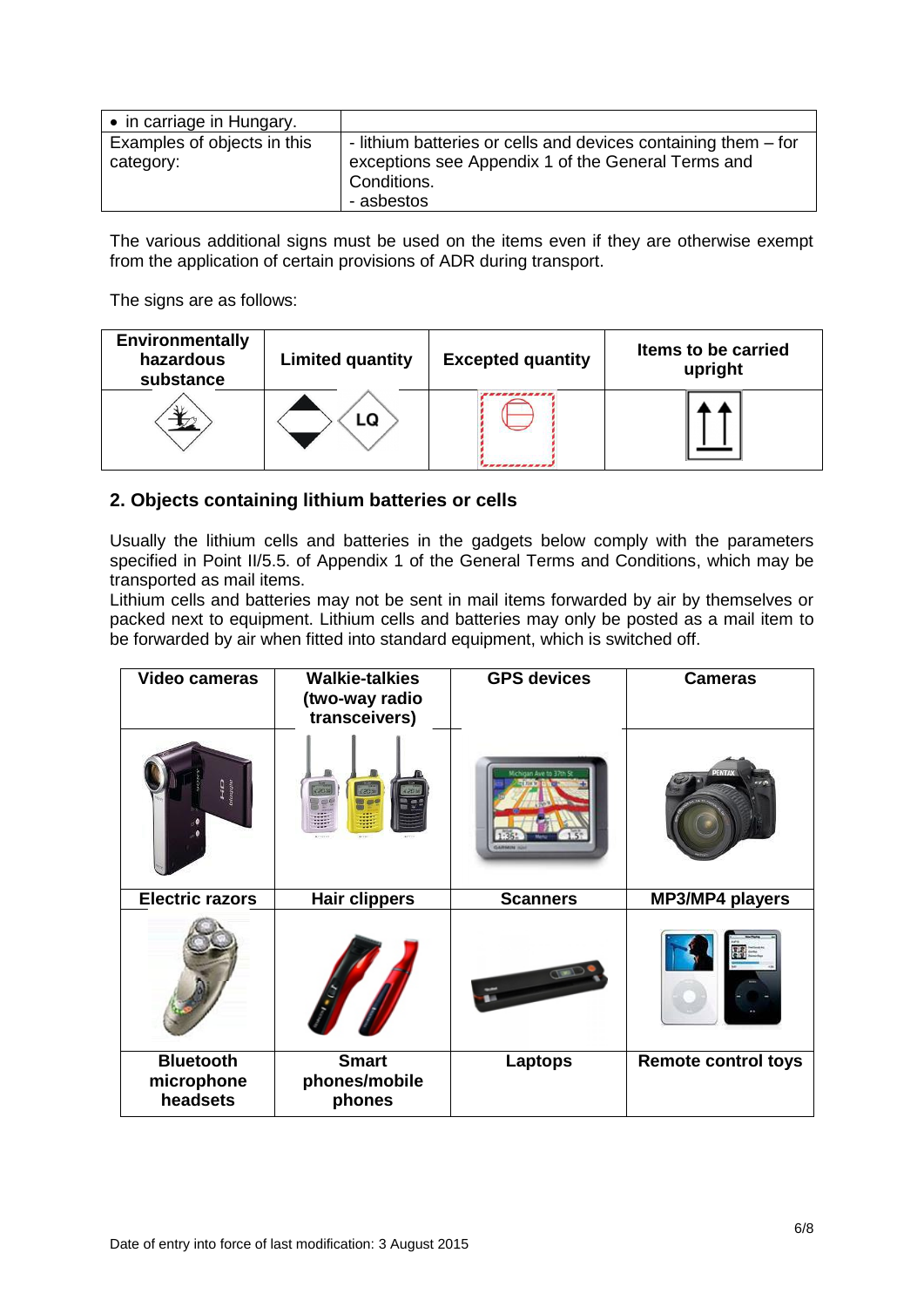

NB: This is only a representative list of the most common electronic equipment which contains four or less lithium cells or two or less lithium batteries and so conforms with postal requirements. This is not an exclusive list of articles that may be sent by post but any articles may be posted which comply with the conditions described in Point II/5.5. of Appendix 1 of the General Terms and Conditions.

USUALLY the equipment below CANNOT BE ACCEPTED because they operate with lithium cells and batteries with a higher Watt-hour rating or lithium content than permitted, or because the items do not comply with the conditions set by Magyar Posta for acceptance:

| <b>Electric bicycles</b>                          | Laptops with an<br>external battery                                     | <b>Electric</b><br>wheelchairs                                | <b>Small household</b><br>power generators         |
|---------------------------------------------------|-------------------------------------------------------------------------|---------------------------------------------------------------|----------------------------------------------------|
|                                                   |                                                                         |                                                               |                                                    |
| <b>Batteries not</b><br>installed in<br>equipment | 160 Wh lithium ion<br>batteries outside or<br>installed in<br>equipment | 3.0 Wh batteries<br>outside, not<br>installed in<br>equipment | <b>Automated external</b><br>defibrillators (AEDs) |
|                                                   |                                                                         |                                                               | AED                                                |